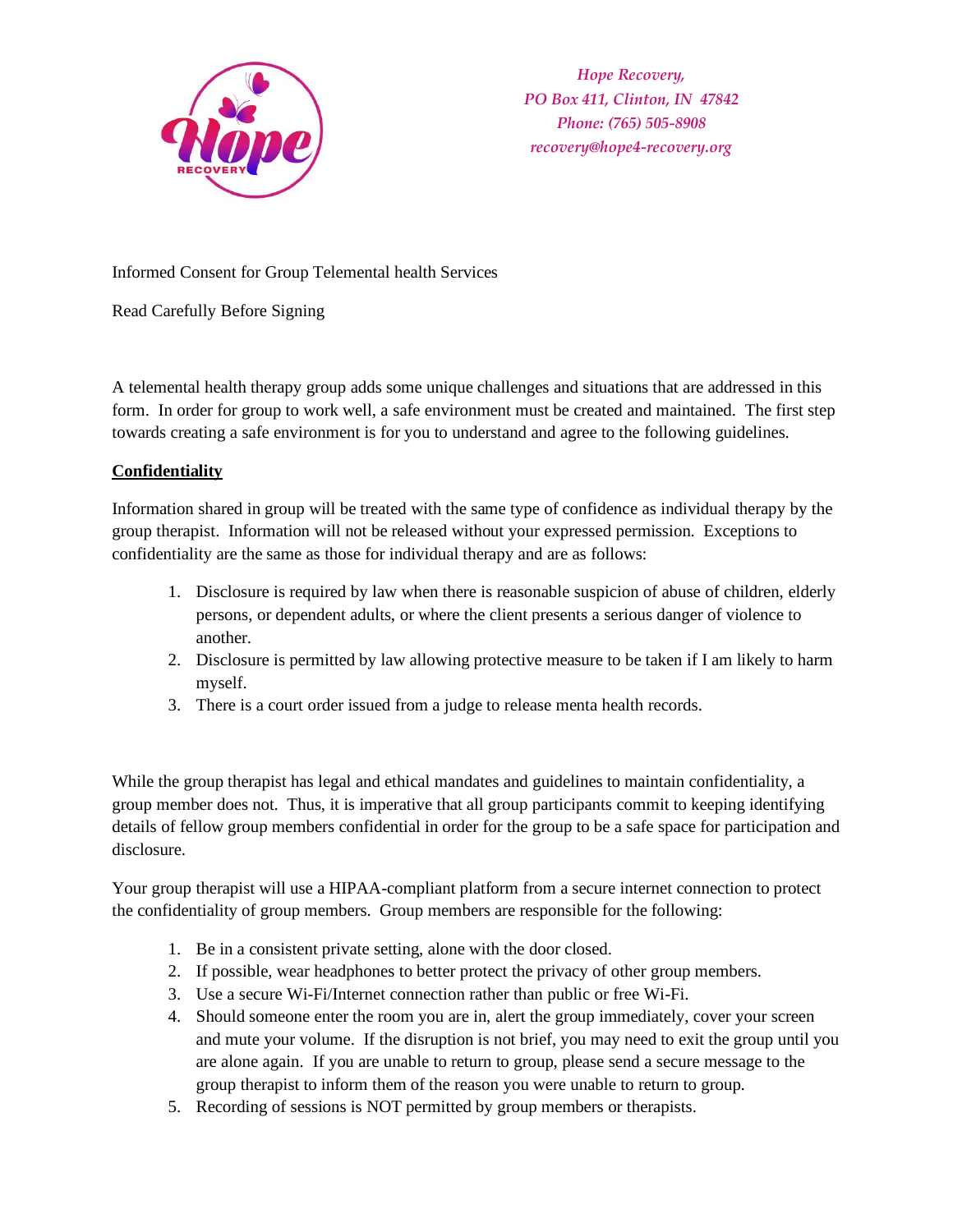By joining the group, you are agreeing that you are in an environment where others cannot overhear the group's dialogue or see your screen. If the group facilitator notices that non-members are visible or audible during the session, they will ask you to secure your environment and/or leave the group until privacy can be attained. The group therapist reserves the right to remove you from the group, if you do not do so yourself. If you are removed, the group therapist will check in with you after the session ends.

### **Benefits and Risks**

Potential Benefits of Group Therapy include a better understanding of your personal goals and values, improving personal relationships, and resolution of specific problems you are facing in your life. It is important to recognize that therapy is not magic, and change does not occur overnight. Your willingness to participate fully in group and your openness to take feedback from your therapists and other group members will play a role in how much you gain in therapy. In particular, the extent to which you are open and honest about yourself will play a role in how quickly you can achieve your goals.

Potential Risks of Group Therapy starts with it can be uncomfortable. You may remember unpleasant events, or experience feelings of anger, fear, anxiety, sadness, frustration, loneliness, helplessness, or other unpleasant feelings. If these distressful emotions arise during your therapist, please talk with your group and your group therapist.

During the process of group therapy, it is normal to have intense feelings and reactions to other group members or even towards your group therapists. Again, these are understandable emotions that should be discussed and processed in the group setting. If you believe that the group is not the most appropriate setting for you to heal and grow, please talk to your therapist about other possible options.

# **Attendance and Timeliness**

Group members are expected to sign on to the video platform within 5 minutes of the group time and to stay throughout the entire session. Your early arrival ensures that the group is able to start on time, and provides time to trouble shoot if technical issues arise. If you are unable to attend a session, please contact your group therapist prior to the meeting.

It is very important that you consistently attend scheduled group therapy sessions. Although illness, unexpected events, or vacations may occasionally interrupt your therapy, consistent attendance plays a large role in helping you, and your fellow group members achieve your desired goals. Please be aware that your absences negatives influence the progress of yourself and the other group members. If for any reason you are not able to attend a group session, please inform your group therapist at least 24 hours prior to group.

*IC-Grp Hope Recovery – Providing Support for Survivors of Trauma Page 2*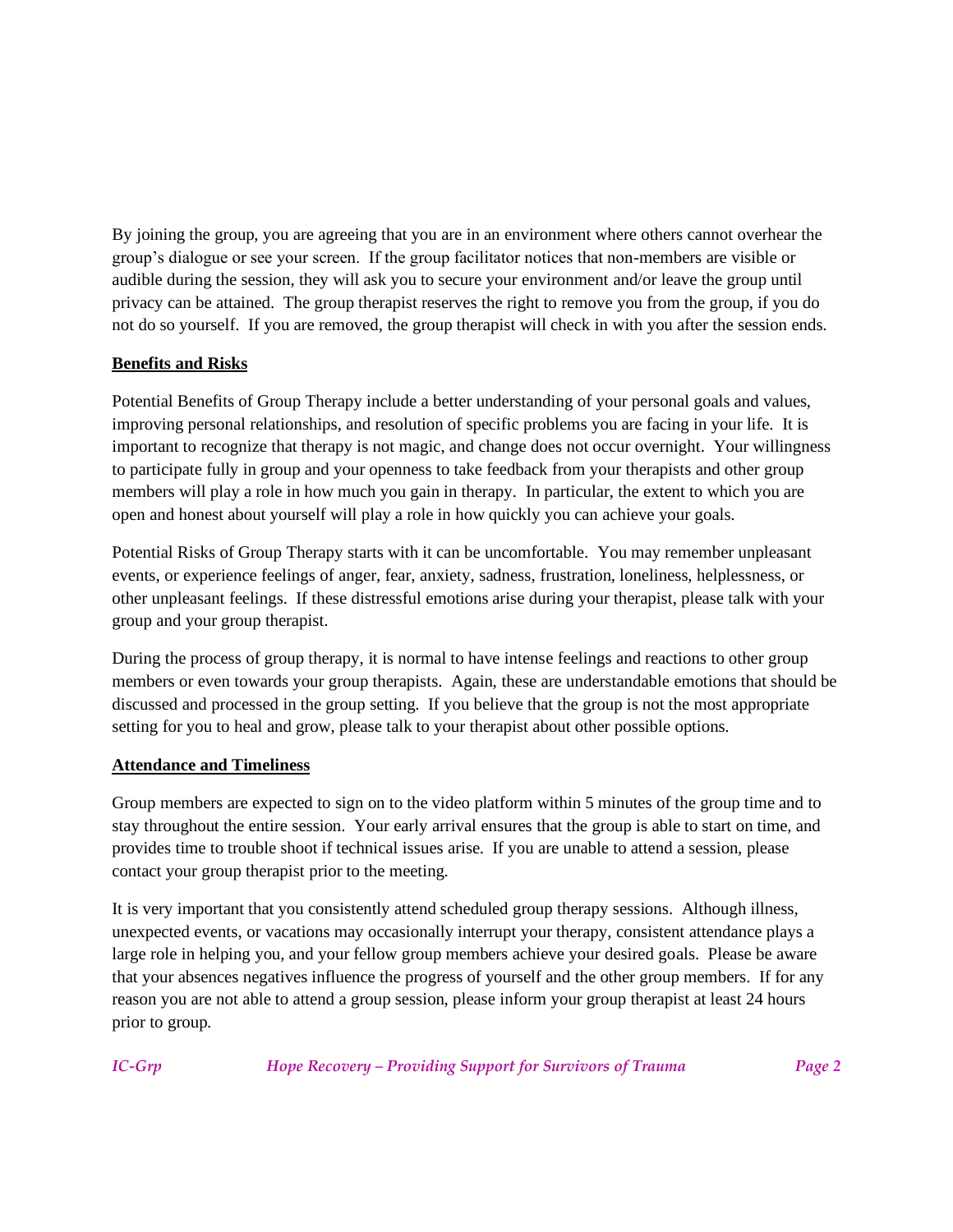### **Active Participation/Avoiding Distractions**

You are encouraged to freely and openly share your concerns as well as experiences, feelings and reactions with the group. You will discuss as a group how best to identify that you need time to talk during the group to avoid interrupting others. Please keep in mind the following considerations so you and others can feel your "presence" in group.

- 1. Connect with both video and audio is required.
- 2. Do your best to eliminate distractions and interruptions (silence phone calls, texts messages, emails and other notifications)
- 3. Look at the screen/camera to show you are attentive stay focus on group interactions.
- 4. Use gallery view so you can see the faces of all participants.
- 5. Suggestions for being fully present in group are to sit at a desk with your device at face level, use a tablet or computer rather than a cell phone, and sit with a light source behind your camera so your face is visible.

## **Fees**

At your intake, fees were discussed with you for your group therapy. Those fees are due at the beginning of every group session or per the payment agreement you made. Some group members may choose to pay in advance for services rendered on a monthly basis. If you pay in advance and have an excused absence, then that payment will be held as a credit for future sessions.

Payment can be made by debit or credit card. As the administrative costs of running a practice change, session fees may be adjusted accordingly. In such cases, your group therapist will discuss the adjusted feel with you at least 30 days before a change will come into effect.

### **Crisis Management and Intervention**

At the start of each group session, you will be asked to provide the address at which you are attending telehealth group sessions and an emergency contact to your group therapist. By providing this information, you agree to have your group facilitator contact your emergency contact and any additional emergency personnel as needed in the event of an emergency. What constitutes an emergency is at the discretion of the group therapist and includes but is not limited to becoming incapacitated during the course of a sessions and/or expressing harm to self or others when your group therapist is unable to reach you for further assessment.

If you are having thoughts of suicide or are unsure of your ability to maintain the safety of yourself or others, you agree to utilize crisis services instead of attending the group session. To be connected to a